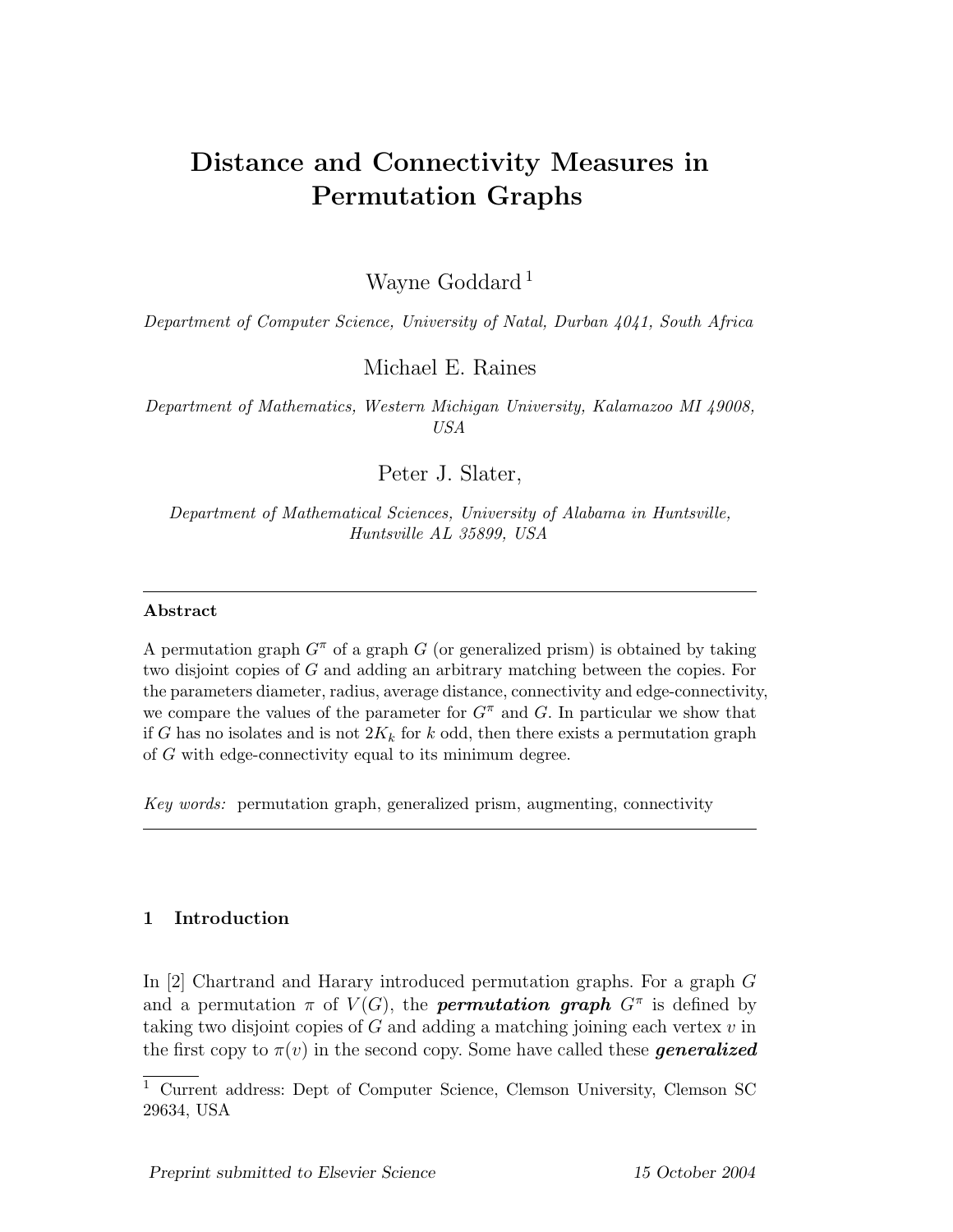prisms. Examples of these graphs include hypercubes, prisms, cycle permutation graphs and some generalized Petersen graphs. The term permutation graph has also a meaning in the world of perfect graphs and their kin, but the two kinds are unrelated.

Many authors have considered properties of permutation graphs or of particular classes of permutation graphs. Properties which have been examined include planarity and its variants, chromatic number and its variants, hamiltonicity and its variants and vulnerability measures such as toughness, integrity and binding number, as well as questions about isomorphism. In particular, connectivity and edge-connectivity were studied in [7–11] while diameter and distance were studied in [4–6].

One phenomenon that has been observed is that the identity permutation is extremal with respect to some of these parameters. It is the purpose of this paper to survey how various parameters compare for  $G$  and  $G^{\pi}$ . We provide bounds for the parameters radius, diameter, total distance, connectivity and edge connectivity, especially the minimum and maximum value for the permutation graph relative to the original graph. Along the way we will see more parameters for which the identity permutation gives the maximum or minimum value of the parameter.

# 2 Notation

The order, number of edges and minimum degree of a graph G are denoted by  $p(G), q(G)$  and  $\delta(G)$  respectively. The diameter, radius, connectivity and edgeconnectivity are denoted by  $\text{diam}(G)$ ,  $\text{rad}(G)$ ,  $\kappa(G)$  and  $\lambda(G)$  respectively. The neighbourhood of a vertex v is denoted  $N(v)$  and is the set of vertices adjacent to v.

We will denote the two copies of G in the permutation graph  $G^{\pi}$  by  $G_1$  and  $G_2$ , and sometimes call them the layers. The edges between  $G_1$  and  $G_2$  we call cross edges. For a vertex v in  $G_1$  we will use the notation v' to denote its neighbour (specified by  $\pi(v)$ ) in  $G_2$ .

The identity permutation is denoted by id, and the permutation graph  $G^{id}$ is the cartesian product  $G \times K_2$ . For any permutation graph  $G^{\pi}$ , we define a single twist of it as the permutation graph resulting from changing  $\pi$  by a single transposition.

The following construction provides some extremal permutation graphs. If G is a graph with  $m^2$  vertices and  $\mathcal{A} = \{A_1, A_2, \ldots, A_m\}$  is a partition of the vertex set into m sets of cardinality m, then a **spread permutation** is any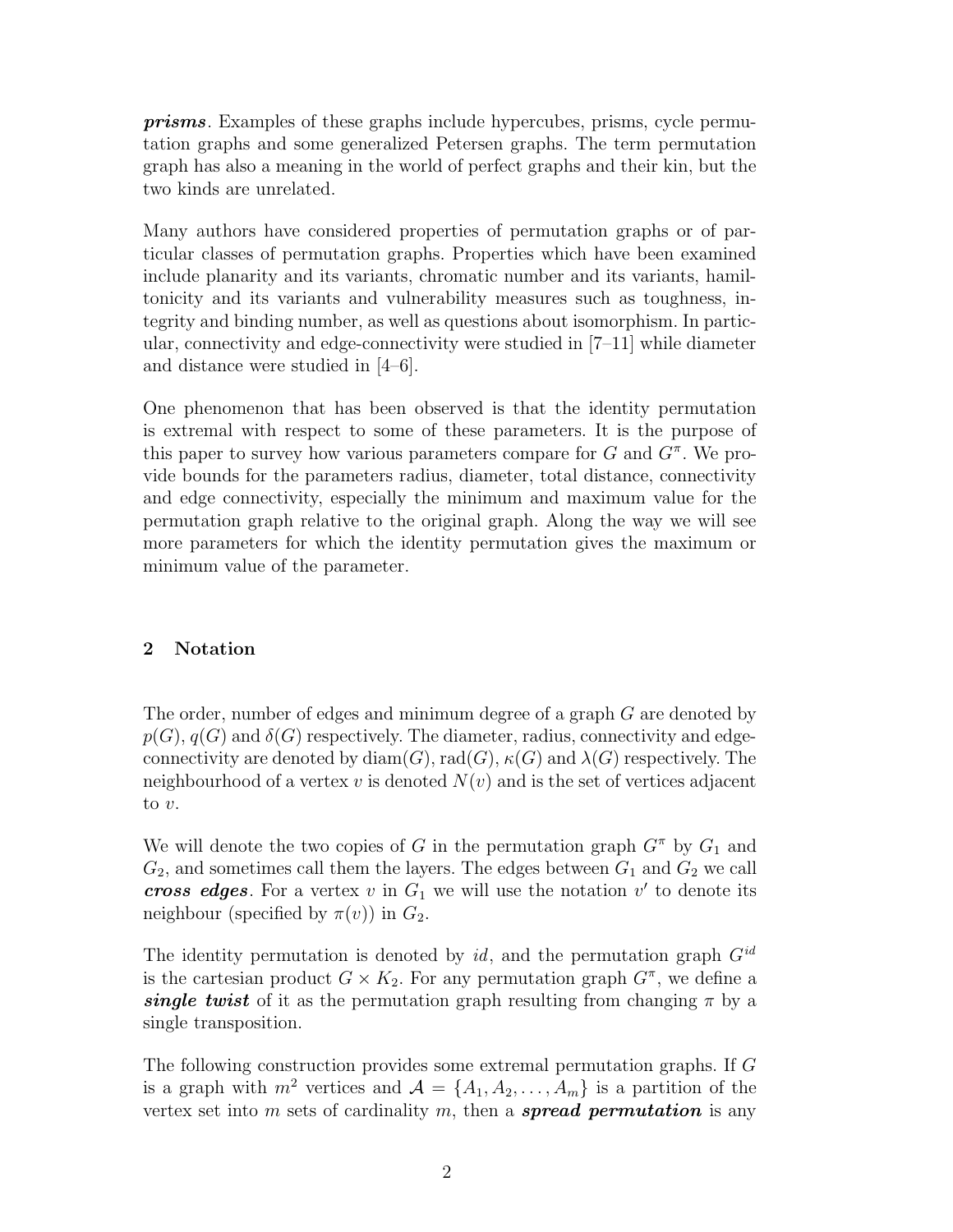permutation  $\pi$  such that for every i and j there is a vertex  $v \in A_i$  such that  $\pi(v) \in A_j$ . We will use two specific cases in particular. First if  $G = mK_m$  then the partition  $\mathcal A$  will consist of the cliques, and if G is the complete m-partite graph with m vertices in each partite set, then  $\mathcal A$  will consist of the partite sets. For these specific G we will simply speak of the spread permutation graph of G.

# 3 Diameter

Here we consider how the diameters of  $G$  and  $G^{\pi}$  can compare. Gu observed the following:

**Observation 1** [4] For all graphs G and permutations  $\pi$ ,  $\text{diam}(G^{\pi}) \leq \text{diam}(G^{id})$  $diam(G) + 1.$ 

Gu [4] showed that if G has at least 3 vertices, then there is at least one other  $\pi$  for which diam $(G^{\pi}) = \text{diam}(G) + 1$ .

A sufficient condition for  $\text{diam}(G^{\pi}) < \text{diam}(G) + 1$  is that at most half the vertices of G have eccentricity equal to  $\text{diam}(G)$ . For some graphs, the permutation graph for  $G$  can have much lower diameter than  $G$ . There are a few limits on this though.

Jia [6] constructed graphs with large diameter whose permutation graphs have diameter 5. Independently, Gu [5] constructed graphs with large diameter whose permutation graphs have diameter 4. In fact, Gu constructed for some integers  $(l, d)$  a graph with diameter l which has a prism with diameter d. We show that the list is exhaustive:

**Theorem 2** There exists a graph G and permutation  $\pi$  such that  $\text{diam}(G) = l$ and diam( $G^{\pi}$ ) = d iff  $d = 2$  and  $l \in \{1, 2\}$ ;  $d = 3$  and  $l \in \{2, 3, 4, 5\}$ ; or  $d \geq 4$ and  $l \geq d-1$ .

**PROOF.** The existence is from [5]. Gu [4] also observed that if  $\text{diam}(G^{\pi}) =$ 2, then  $\text{diam}(G) \leq 2$ . It remains only to show that if  $\text{diam}(G) \geq 6$  then  $\text{diam}(G^{\pi}) \geq 4.$ 

Suppose that the graph G has diameter at least 6 but  $G^{\pi}$  has diameter 3. Consider a vertex  $v$  of G of maximum eccentricity. Let  $W$  be the set of vertices of G at distance at least 4 from v, and let w be a vertex of G farthest from v. By slight abuse of notation, we may think of  $v, W$  and  $w$  as being in  $G_1$ .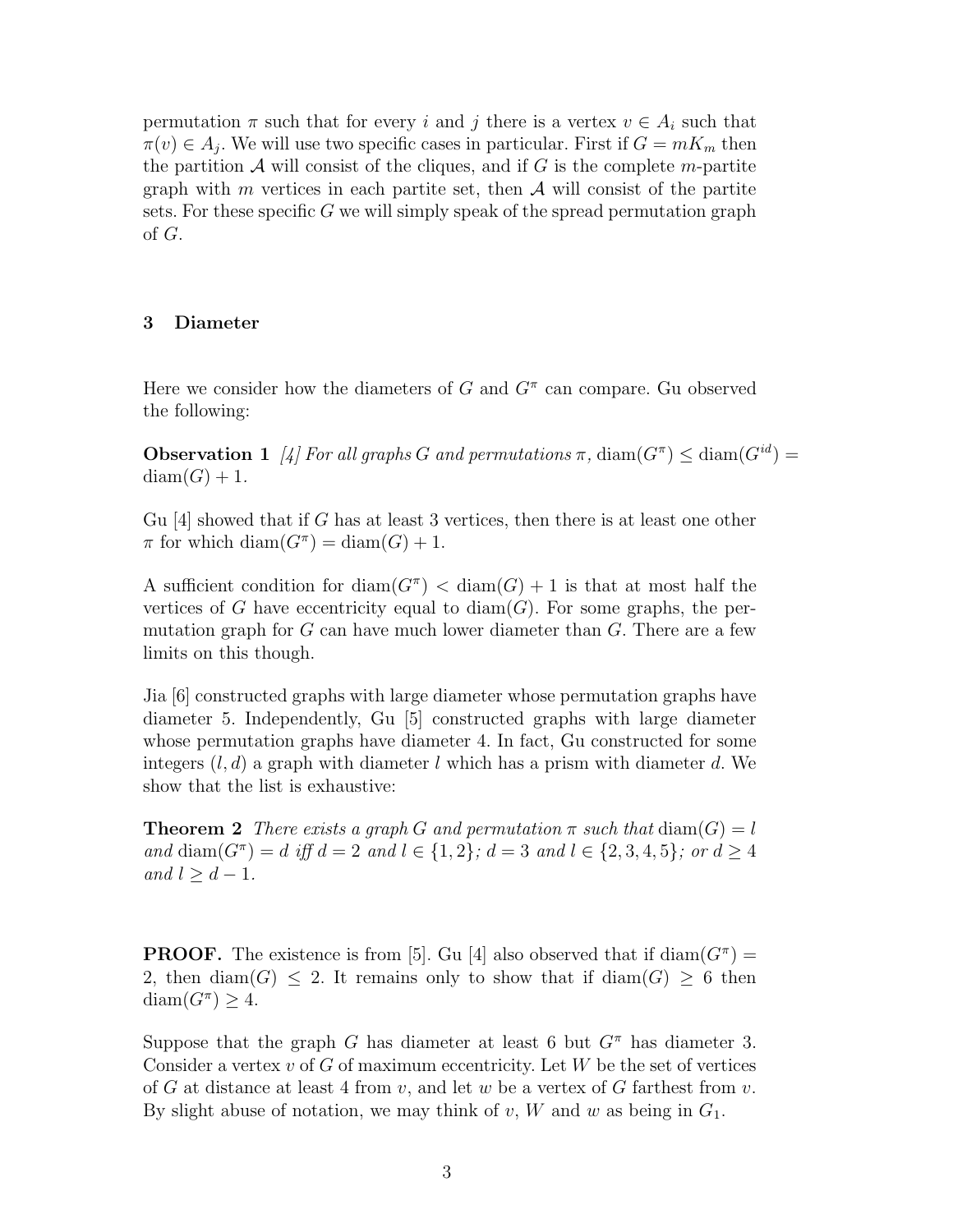A shortest path from a vertex  $u \in W$  to v must use a cross edge. In fact it must use both the cross edges  $uu'$  and  $vv'$ , and so  $u' \in N(v')$ .

Now consider a vertex  $x'$  in  $G_2$  such that its distance from both  $v'$  and  $w'$  is at least 3. (It exists, since otherwise every vertex is within distance 2 of one of  $\{v', w'\}$ , which are adjacent, and so diam( $G$ )  $\leq 5$ .)

Consider the shortest path from  $x'$  to w in  $G^{\pi}$ . A length-3 path P can use only one cross edge, say  $aa'$ . But since the vertex a is within distance 2 of w as measured in  $G_1$ , a is in W and so a' is a neighbour of v'. That means a' is at least distance 2 from  $x'$  as measured in  $G_2$ , and thus  $aa'$  is the last edge of P; i.e.,  $a = w$ . But that contradicts the choice of x.  $\Box$ 

For specific graphs, we will consider first the complete multipartite graph. The above observation shows that any resultant permutation graph has diameter at most 3.

**Theorem 3** There is a permutation  $\pi$  such that  $\dim(K_{m_1,m_2,...,m_t}) = 2$  iff there exists a simple bipartite graph on 2t vertices where each partite set has degree sequence  $m_1, m_2, \ldots, m_t$ .

**PROOF.** Assume G has partite sets  $A_1, \ldots, A_t$ . Let  $B_{ij}$  denote the set of vertices of  $G_1$  in  $A_i$  whose neighbours in  $G_2$  are in  $A_j$ . Say  $|B_{ij}| = b_{ij}$ .

Consider a vertex v in  $B_{ij}$ . Then v reaches all vertices in  $G_1$  in at most two steps. Further, via  $v'$ , the vertex v reaches all vertices in  $G_2$  in at most two steps, except possibly for the vertices of  $A_j - \{v'\}$ . In fact, the vertices at distance 3 from v are precisely those vertices of  $A_j - \{v'\}$  in  $G_2$  whose neighbours in  $G_1$  are in  $A_i$ . It follows that  $G^{\pi}$  has diameter 2 iff all  $b_{ij} \leq 1$ .

In particular, if we contract each partite set of  $G^{\pi}$  to a single vertex, then the result is simple iff  $G^{\pi}$  has diameter 2. So a necessary and sufficient condition for  $\pi$  to exist with diameter 2 is that there is a bipartite graph with t vertices in each partite set where each partite set has degree sequence  $m_1, m_2, \ldots, m_t$ . Bigraphic/bigraphical sequences are discussed in exercises in [3,12].  $\Box$ 

For example, the complete bipartite graph  $K_{a,b}$  has a permutation graph with diameter 2 iff both a and b are at most 2. (To get diameter 2 for  $C_4$ , one needs to twist the hypercube.)

Another special case is the path on  $n$  vertices. We use a version of the butterfly construction.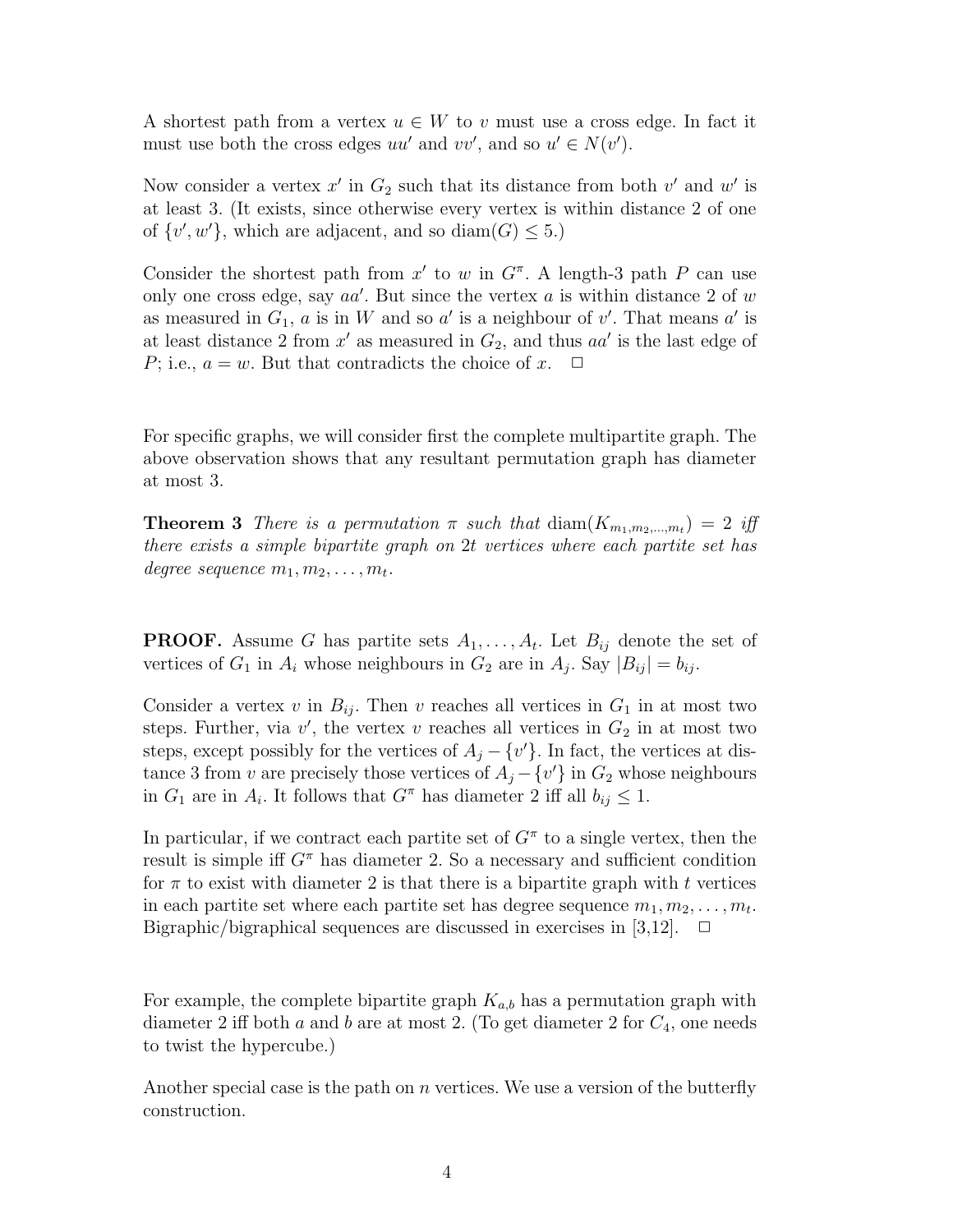**Theorem 4** For integer n, the minimum diameter of  $P_n^{\pi}$  over all permutations  $\pi$  is  $\Theta(\log n)$ .

**PROOF.** For  $k \geq 2$ , we define the permutation graph  $F_k$  recursively. Start with two paths with  $2^k - 2$  vertices each, each numbered from 1 up to  $2^k - 2$ . Join each vertex 1 to the vertex  $2^{k-1}$  in the other path. Then recursively construct  $F_{k-1}$  on the two pieces of length  $2^{k-1} - 2$  remaining (vertices 2 up to  $2^{k-1} - 1$  and vertices  $2^{k-1} + 1$  up to  $2^k - 2$ ). If  $k = 2$  then  $F_2 \cong C_4$ .

The graph  $F_k$  has the property that every vertex is distance at most  $2k - 3$ from one of the leftmost endpoints (numbered 1). For, each left endpoint of the  $F_{k-1}$  subgraphs can reach a left endpoint of  $F_k$  in at most 2 steps, and the base case of the induction is  $k = 2$  which is the 4-cycle.

Now, define the permutation graph  $F'_{k}$  by taking  $F_{k}$  and extending each path to the left by one vertex and making the two new vertices adjacent. The graph  $F'_k$  has diameter at most  $2(2k-3)+3=4k-3$ . That is,  $F'_k$  $\frac{b'}{k}$  is a permutation graph of the path on  $n = 2^k - 1$  vertices, and has diameter about  $4 \log_2 n$ .  $\Box$ 

By a similar construction it holds that the minimum diameter of the permutation graph of the cycle on n vertices is  $\Theta(\log n)$ .

Jia [6] proved that for any fixed r it holds that for any r-regular graph  $G_r$ there exists a permutation such that

$$
\text{diam}(G_r^{\pi}) \le O\left(\frac{(\log n)^3}{(\log \log n)^2}\right)
$$

Jia pointed out that  $\text{diam}(G_r^{\pi}) \geq c_r \log n$  since it has fixed degree.

A natural question is about interpolation. Suppose that the minimum diameter of a permutation graph for G is f. Is there for all integers s between f and  $diam(G) + 1$  a permutation  $\pi$  such that  $diam(G^{\pi}) = s$ ?

The idea of changing  $\pi$  slowly is the obvious attempt. But note that a single twist of  $G^{\pi}$  can greatly affect its diameter. For example, let n be a multiple of 4 and let G be the graph formed from the cycle on n vertices by adding one chord joining diametrically opposite vertices. For the identity permutation  $diam(G^{id}) = n/2 + 1$ . But the permutation graph where the neighbours of antipodal vertices farthest from the chord are swopped has diameter  $n/4 +$  $O(1)$ .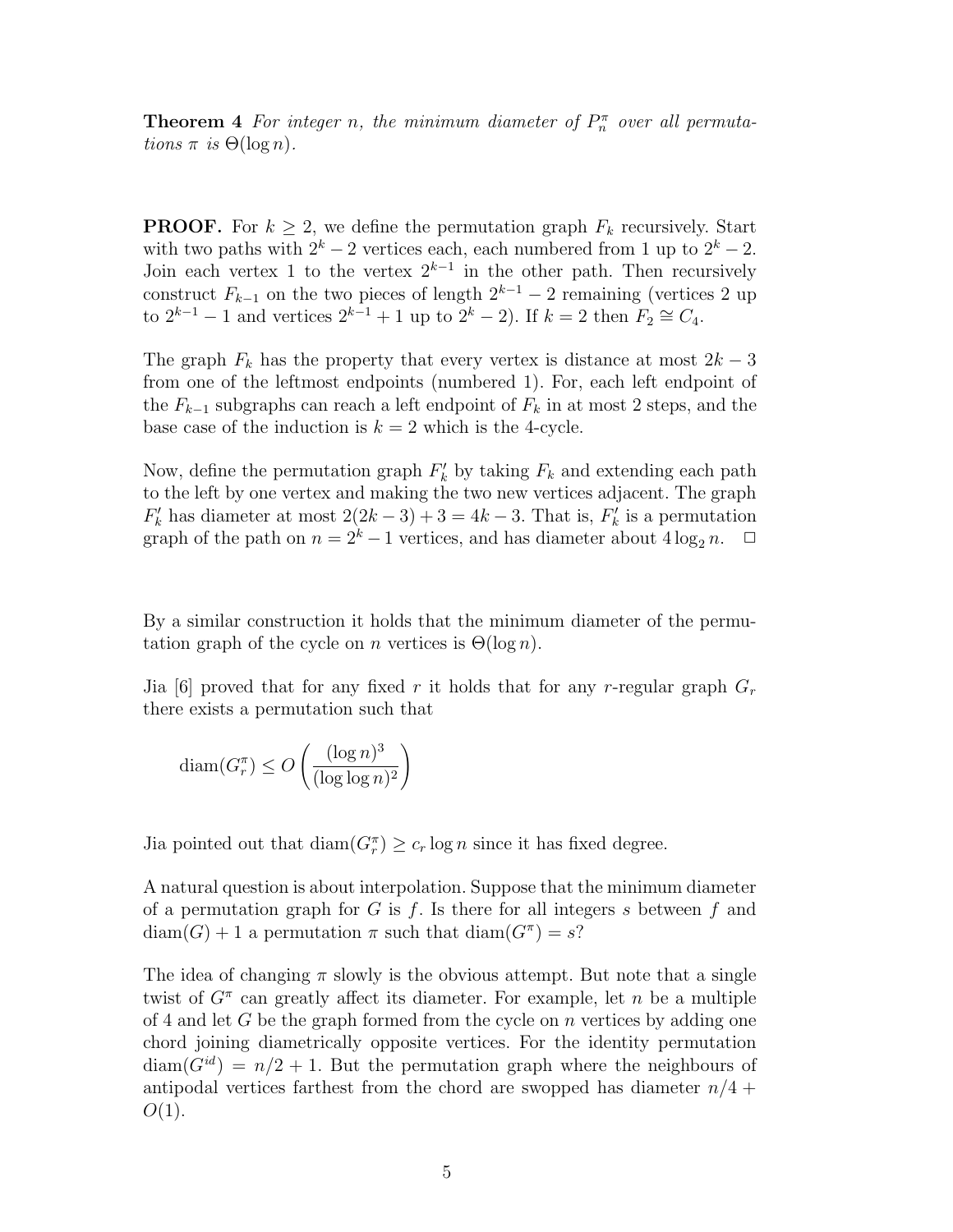## 4 Radius

The results for radius are similar to those for diameter.

**Theorem 5** For all graphs G and permutations  $\pi$  it holds that

$$
rad(G^{\pi}) \le rad(G^{id}) = rad(G) + 1
$$

**PROOF.** The upper bound follows by noticing that a vertex in G can have its eccentricity increase by at most 1 in  $G^{\pi}$ .  $\Box$ 

It is immediate that if  $rad(G^{\pi}) < rad(G)$  then  $rad(G) \geq 3$ .

**Theorem 6** There are graphs G with arbitrarily large radius but  $\text{rad}(G^{\pi}) = 3$ .

**PROOF.** Fix a positive integer r. Then construct a graph G as follows. Start with the path on  $2r+1$  vertices. Then expand the central vertex to be a clique on  $2r + 1$  vertices. The result has radius r.

Then choose  $\pi$  such that every vertex in  $G_1$  not in the central clique has a neighbour in the central clique of  $G_2$  and every vertex in  $G_2$  not in the central clique has a neighbour in the central clique of  $G_1$ . Then there is a vertex v in the central clique of  $G_1$  whose neighbour v' in  $G_2$  is in the central clique of  $G_2$ . We claim that v has eccentricity at most 3: each vertex of  $G_2$  is either adjacent to  $v'$  or adjacent to the central clique of  $G_1$  and so is distance at most 2 from  $v$ .  $\Box$ 

It is easy to see that we can replace 3 in the above theorem by anything larger. So in summary:

**Theorem 7** There exists a graph G and permutation  $\pi$  such that  $\text{rad}(G) = l$ and rad( $G^{\pi}$ ) = r iff r = 2 and  $l \in \{1,2\}$ ; or  $r \geq 3$  and  $l \geq r - 1$ .

We turn next to special cases. The path and cycle are similar to before.

**Theorem 8** If G is a complete multipartite graph, then there exists a permutation  $\pi$  such that  $\text{rad}(G^{\pi}) = 2$ .

**PROOF.** Consider the smallest partite set  $A_1$ . Choose a permutation such that there is one edge  $vv'$  beween the copies of  $A_1$  in the two layers. This is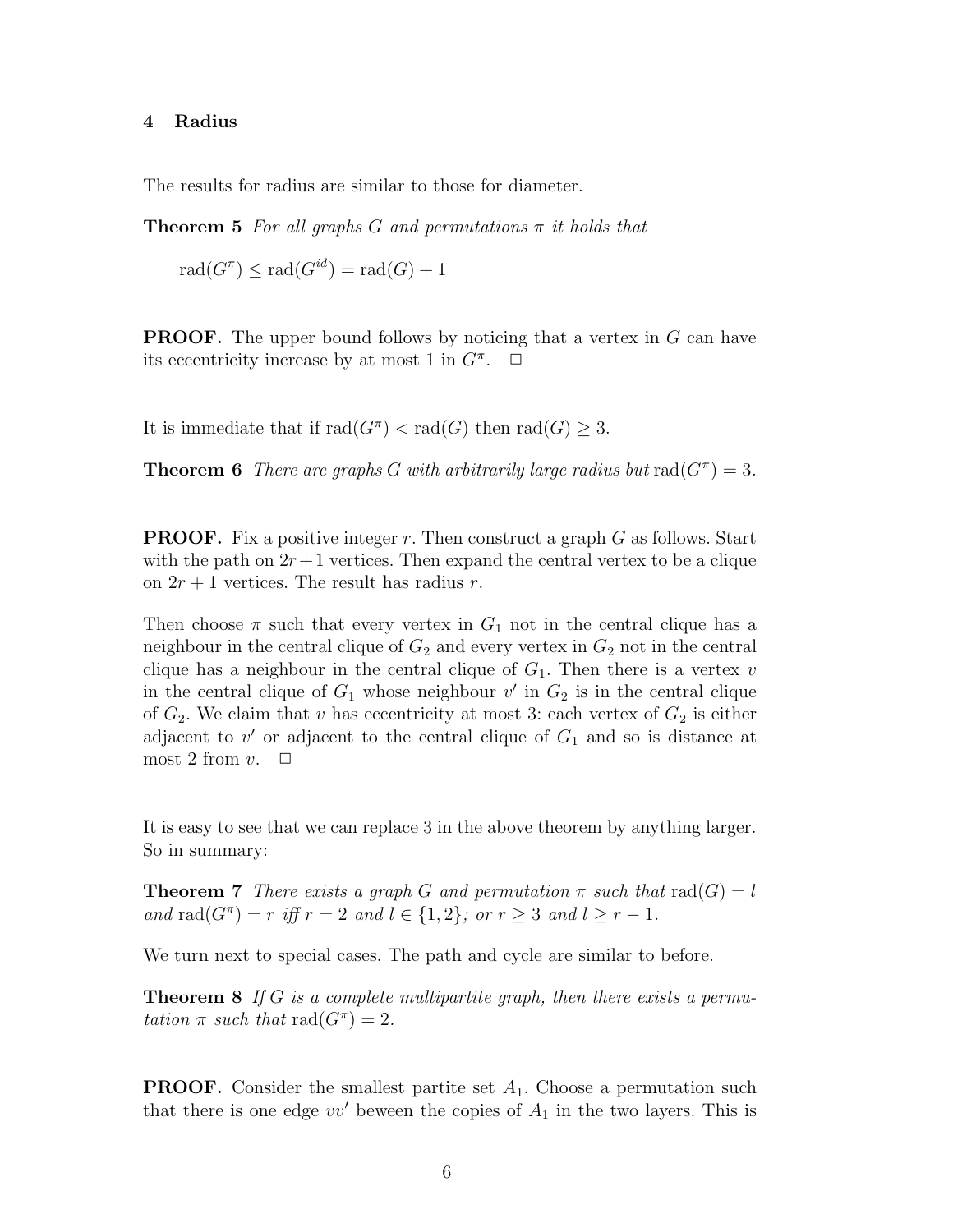possible since  $|A_1| \leq p(G)/2$ . In the terminology of the proof of Theorem 3,  $b_{11} = 1$  and v has eccentricity 2.  $\Box$ 

#### 5 Distance

The **total distance** (also known as the distance or transmission) of a graph G is the sum over all pairs of vertices  $u, v$  the distance  $d(u, v)$  between u and v. It is denoted by  $d(G)$ .

**Theorem 9** For all graphs G and permutations  $\pi$ ,

$$
d(G^{\pi}) \le d(G^{id}) = 4d(G) + p(G)^{2}.
$$

**PROOF.** The sum of the distances between vertices inside  $G_1$  is at most  $d(G)$ and similarly for  $G_2$ . For the distances between vertices x and y' in different layers, consider a path whose first edge is a cross edge and uses no other cross edge. It follows that

$$
\sum_{x,y'} d(x,y') \le \sum_{x,y'} 1 + d(x',y') = p^2 + 2d(G),
$$

which completes the proof.  $\Box$ 

Earlier, Jia  $[6]$  observed that for nontrivial graphs G the average distance obeys:

$$
ave(G^{\pi}) \leq ave(G) + 1/2.
$$

In fact, the inequality is strict (as can be deduced, for example, from above).

As a special case, consider the complete multipartite graphs G. Recall that any permutation graph for G has diameter at most 3. Also, any permutation graph for G has the same number of edges. Therefore, minimising the total distance  $d(G^{\pi})$  is equivalent to minimising the number of pairs of vertices at distance 3. In fact, the number of pairs at distance 1 is  $2q(G) + p(G)$ , and in the notation of the proof of Theorem 3, the number of pairs at distance 3 is  $\sum_{i,j} b_{ij} (b_{ij} - 1)$ , and a quick calculation shows that

$$
d(G^{\pi}) = 4p(G)^{2} - 4p(G) - 2q(G) + \sum_{i,j} b_{ij}^{2}.
$$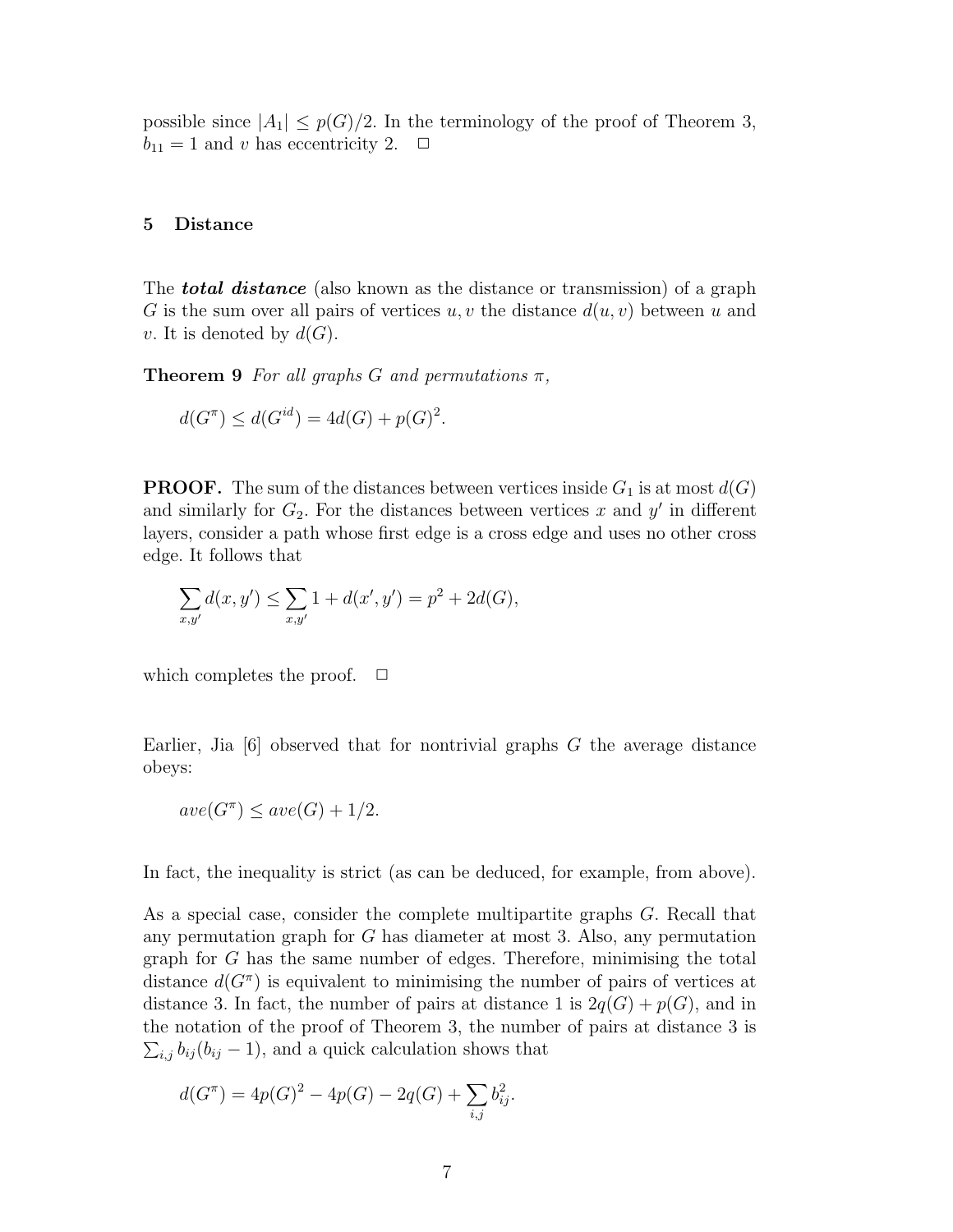So we have an optimization problem:

minimise  $\sum_{i,j} b_i^2$ ij s.t.  $b_{ij}$  nonnegative integers for all  $i \sum_j b_{ij} = k_i$ for all  $j \sum_i b_{ij} = k_j$ 

In the special case where each of the t partite sets has size  $kt$  for some  $k$ , then the optimum has  $b_{ij} = k$  for each i, j with the edges leaving one partite set evenly spread amongst the partite sets of the other layer. But in general the optimisation does not admit a clean formula.

For a path or cycle on n vertices we saw earlier that the diameter of the permutation graph can be  $O(\log n)$ , and so the total distance of the permutation graph is at most  $O(n^2 \log n)$ .

# 6 Connectivity

Connectivity and edge-connectivity were studied by Piazza et al. [8–11] and Lai [7]. We consider here the question of the minimum and maximum value of connectivity.

In [10] a lower bound for the connectivity of  $G^{\pi}$  is established in terms of the connectivity of G and a parameter called  $U(G)$ . Later, Lai [7] observed that in fact  $U(G) = \delta(G) + 1$ . Thus one may summarise the situation as follows:

**Theorem 10** [7] For all graphs G and permutations  $\pi$ , min $(2\kappa(G), \delta(G))$  $1) = \kappa(G^{id}) \leq \kappa(G^{\pi}) \leq \delta(G) + 1.$ 

An interesting question is to characterise those graphs G which have a permutation  $\pi$  such that  $\kappa(G^{\pi}) = \delta(G) + 1$ . If G is sufficiently connected relative to its minimum degree, then this is guaranteed for all permutations, but even when G has low connectivity it seems likely that such a permutation  $\pi$  exists.

For the special case of  $\delta(G) = 0$ , the following result (which is true for all G) provides the answer.

**Observation 11** There exists a  $\pi$  such that  $G^{\pi}$  is connected iff G has at most  $(p(G) + 1)/2$  components.

**PROOF.** Suppose G has k components and p vertices. If we take  $G^{\pi}$  and contract each component in each copy of  $G$  to a single vertex, the result has 2k vertices and p edges. To be connected it is necessary that  $p \geq 2k - 1$ .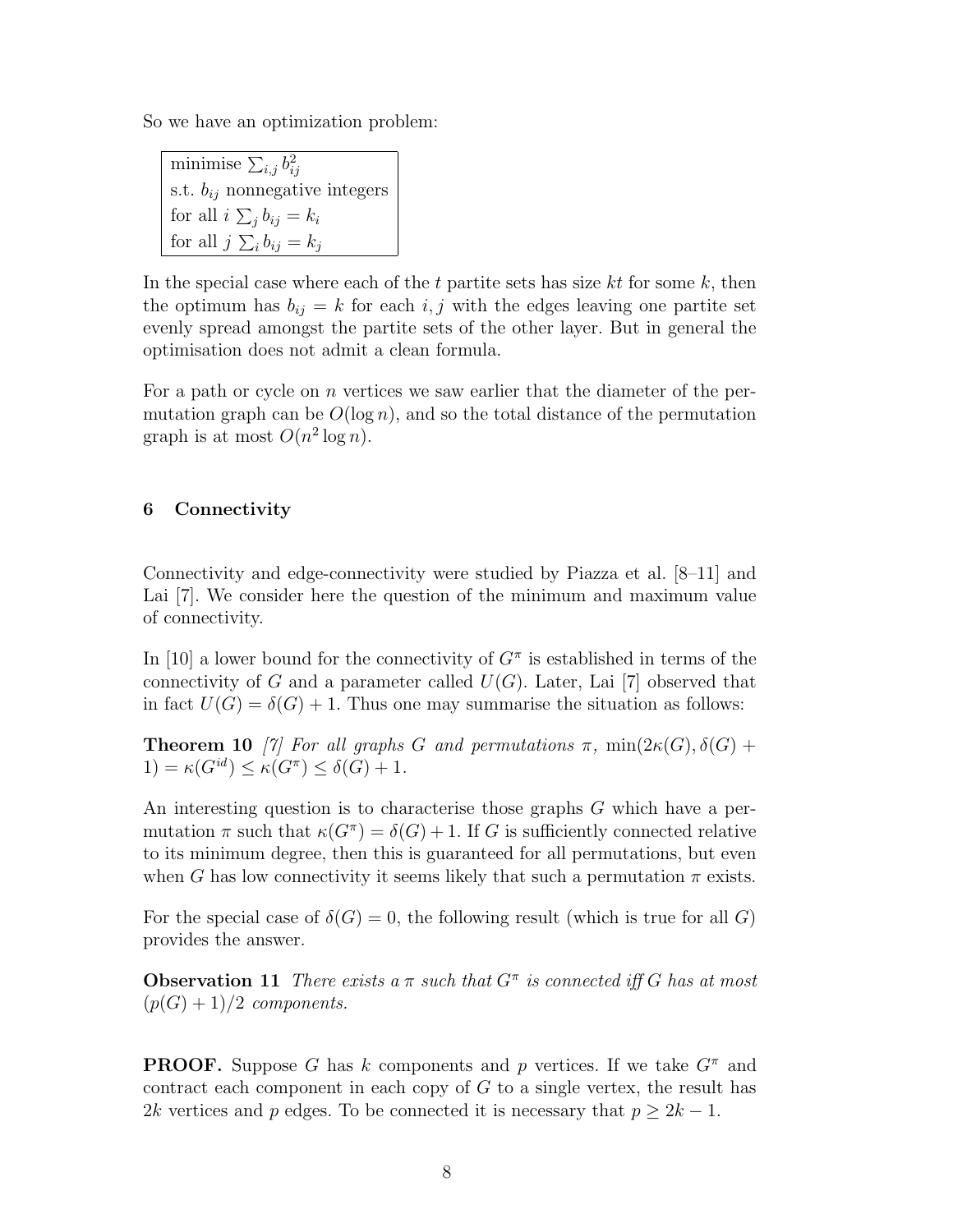We prove by induction that if  $k \leq (p+1)/2$  then there exists a permutation graph that is connected. If  $k < (p+1)/2$ , then remove any non-cut-vertex and induct. If  $k = (p+1)/2$ , then there is an isolated vertex x and a non-cutvertex y. Induct on  $G - \{x, y\}$  and add cross edges joining each copy of x to a copy of y.  $\Box$ 

For  $\delta \in \{1,2\}$  we show there is a permutation graph with maximum connectivity.

**Theorem 12** Suppose  $\delta(G) = 1$ . Then there exists a permutation  $\pi$  such that  $\kappa(G^{\pi})=2.$ 

**PROOF.** It suffices to prove this for a graph G that is minimal with respect to  $\delta(G) = 1$ . So G is the disjoint union of stars. Call a vertex large if it has degree 2 or more. The proof is by induction on the number of vertices. If there is no large vertex, then  $G^{\pi}$  can easily be made hamiltonian. So we may assume there is at least one large vertex.

Let u be a neighbour of a large vertex and let  $G' = G - \{u\}$ . Then, by the inductive hypothesis, G' has a permutation graph  $G<sup>7</sup>$  which is 2-connected. To this graph add back the vertices corresponding to  $u$  in each layer. Then join  $uu'$ . The result is a permutation graph of  $G$ , and it can be checked that it is 2-connected.  $\Box$ 

We will need the following observation which is easily proven.

**Observation 13** Let G be a 3-connected graph. If  $a, b, c, d$  are distinct vertices, then the result of adding vertices x and y with neighbourhoods  $N(x) =$  ${a, b, y}$  and  $N(y) = {c, d, x}$ , and deleting edges ab and/or cd if they exist, is 3-connected.

**Theorem 14** Suppose  $\delta(G) = 2$ . Then there exists a permutation  $\pi$  such that  $\kappa(G^{\pi}) = 3$  unless  $G = 2K_3$ .

**PROOF.** It suffices to prove this for a graph  $G$  that is minimal with respect to  $\delta(G) = 2$ . So in G every edge is incident with a vertex of degree 2.

Call a vertex **large** if it has degree 3 or more. The proof is by induction on the order. The base case is handled by Case 3.

CASE 1: There are two adjacent vertices  $x$  and  $y$  of degree 2 which are not in a triangle. Say the other neighbour of y is z. Then form  $G'$  by deleting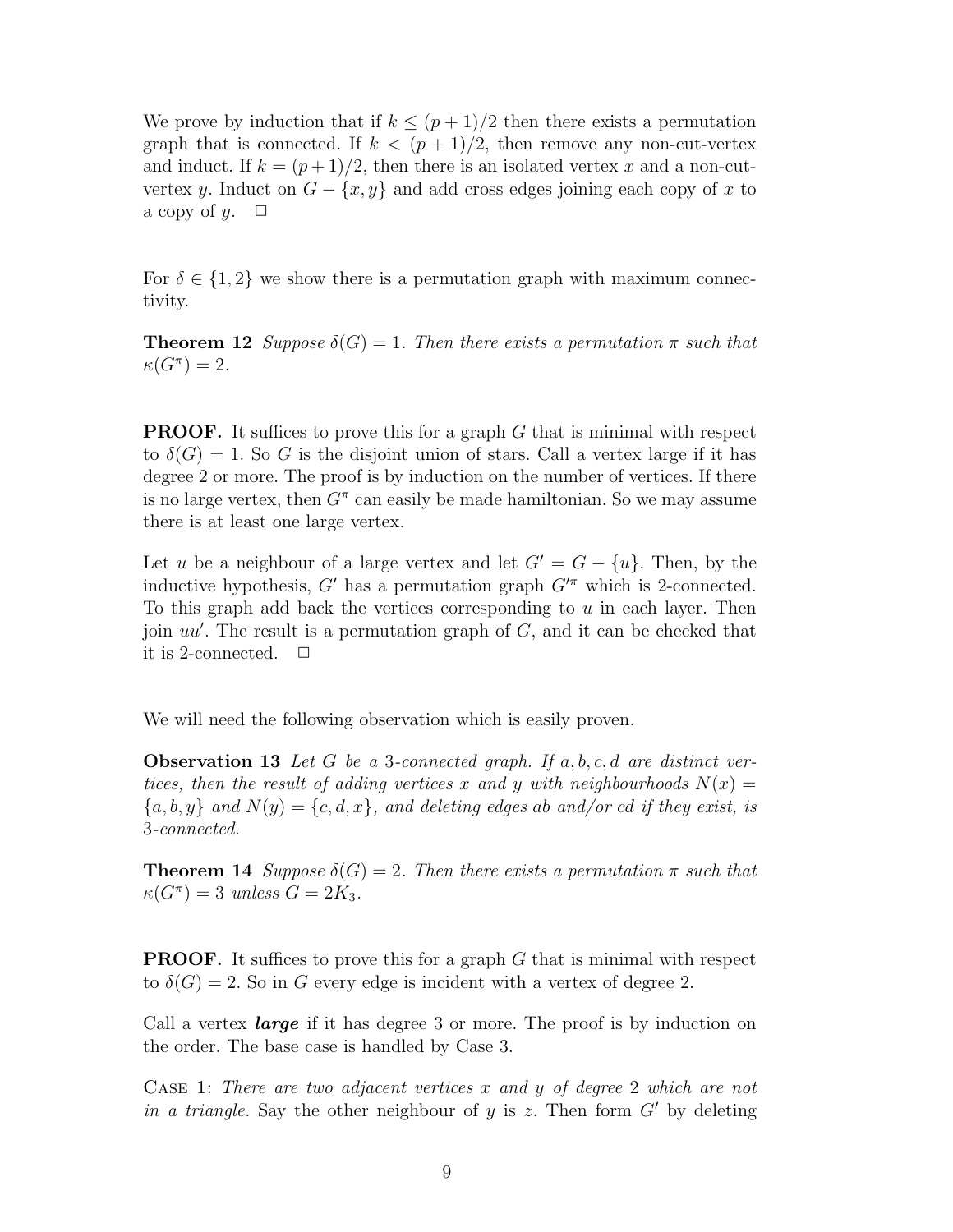y and adding the edge xz. If  $G' \not\cong 2K_3$ , then by the inductive hypothesis, there is a 3-connected permutation graph for  $G'$ . Into this reintroduce the two copies of y by subdividing the two copies of the edge  $xz$ , and add the edge  $yy'$ . The result is a permutation graph for  $G$ , and by the above observation it is 3-connected. If  $G' \cong 2K_3$ , then G is the disjoint union  $C_4 \cup C_3$  and the existence of a suitable permutation can be checked.

CASE 2: There is a degree-2 vertex v with two large neighbours. Then form  $G' = G - v$ . If  $G' \not\cong 2K_3$ , then by the inductive hypothesis, there is a 3connected permutation graph for  $G'$ . Then reintroduce the two copies of v and add the edge  $vv'$ . By the above observation, the result is a 3-connected permutation graph for G. If  $G' \cong 2K_3$ , then there is only one possibility for G (by minimality), and it is easily checked that there is a suitable permutation graph which is 3-connected.

CASE 3: Otherwise. So each component of  $G$  has at most one large vertex, and every cycle is a triangle. Thus the edge-set of G can be partitioned into triangles. If there are at most two triangles, then  $G$  is either  $K_3$  or the bow-tie  $K_1+2K_2$ , and the latter is easily verified. So we may assume there are at least three triangles.

Label the triangles  $T_1, \ldots, T_m$ . For triangle  $T_i$ , let  $u_i$  and  $v_i$  be small vertices, and let  $x_i$  be the remaining vertex. Then construct  $G^{\pi}$  as follows. Start with the two copies of G. Let  $\overline{X} = \bigcup_i \{x_i, x'_i\}$  and  $Y = \bigcup_i \{u_i, v_i, u'_i\}$  $i, v_i'$ . Add cross edges within X such that each  $x_i$  is adjacent to  $x_i'$  $i_i$  (note that if  $x_i = x_j$  then  $x'_i = x'_j$  $'_{j}$ ). Then add  $2m$  cross edges so that Y induces a cycle C. Specifically, if m is odd, then add  $u_i v'_{i-1}$  and  $v_i u'_{i+1}$  for  $1 \leq i \leq m$  (with arithmetic modulo m). If m is even, then the cross edges are as in the case  $m$  odd, except that  $u_1u'_{m-1}$  and  $v_{m-2}v'_{m}$  replace  $u_1v'_{m}$  and  $v_{m-2}u'_{m-1}$ , and  $u_{m-2}u'_{1}$  $v_1$  and  $v_m v'_{m-3}$ replace  $u_{m-2}v'_{m-3}$  and  $v_mu'_1$  $\frac{1}{1}$ .

To see that the result is 3-connected, note that every vertex is either on C or adjacent to C. So if the removal of two vertices disconnect  $G^{\pi}$ , it must disconnect  $C$ . But then all of  $X$  remains, and  $C$  was chosen so that for most i the pairs  $u_i v_i$  and  $u'_i$  $i'v_i'$  $i<sub>i</sub>$  are almost diametrically opposite on C, so that X holds the two pieces of C together.  $\Box$ 

It is an open question whether there are similar results for higher minimum degree.

If we turn to interpolation, we note that a single twist of  $G^{\pi}$  can affect the connectivity by at most 2. The graph  $G = 2K_n$ , for n even, shows that there is no better interpolation result, as  $\kappa(G^{\pi})$  is always even.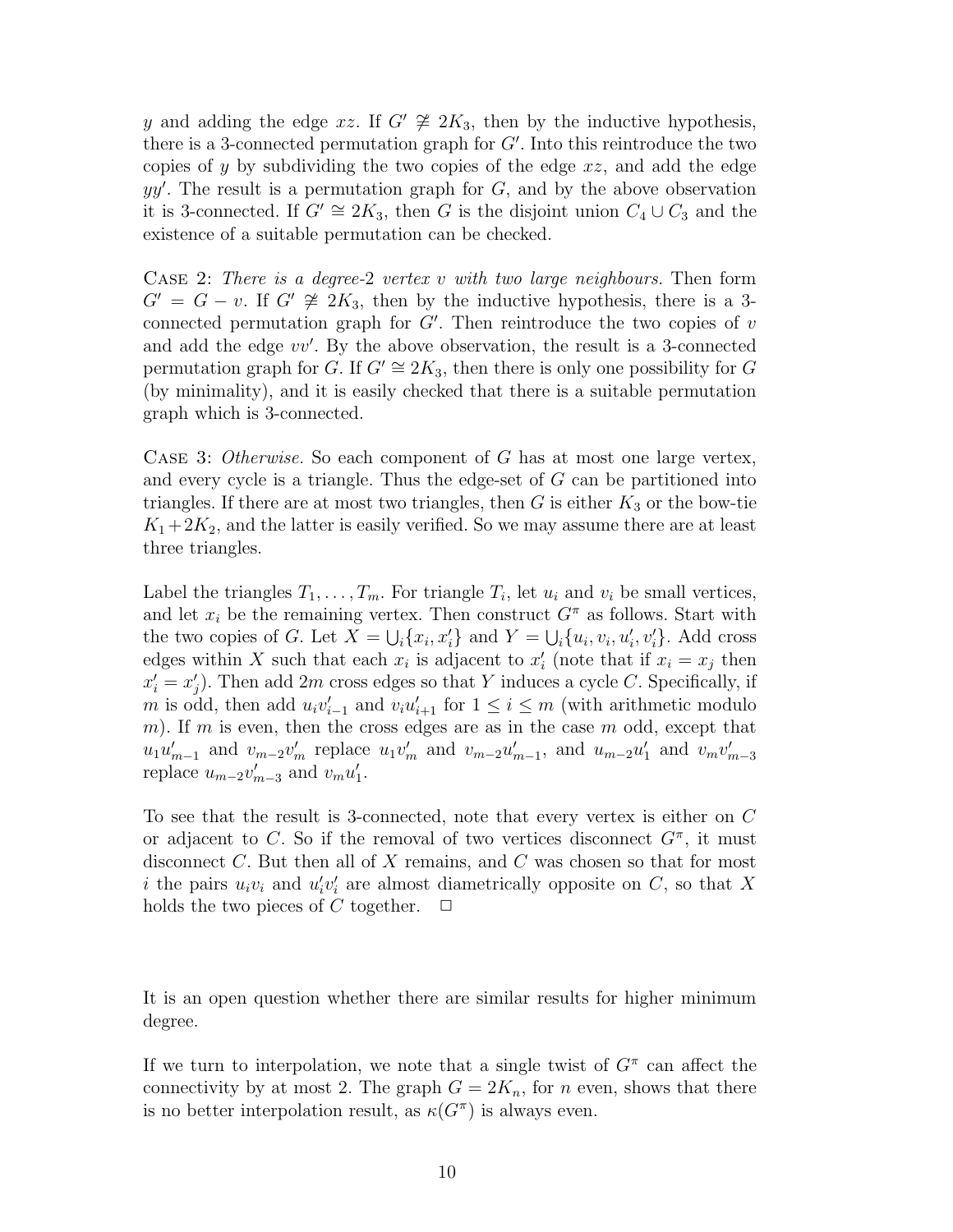# 7 Edge-Connectivity

For edge-connectivity Lai proved similar bounds:

**Theorem 15** [7] For all graphs G and permutations  $\pi$ , min $(2\lambda(G), \delta(G))$  $1) = \lambda(G^{id}) \leq \lambda(G^{\pi}) \leq \delta(G) + 1.$ 

We turn to the question of which graphs G have a permutation  $\pi$  such that  $\lambda(G^{\pi}) = \delta(G) + 1$ . The special case of  $\delta(G) = 0$  is covered by Observation 11. The next theorem shows that for  $\delta(G) \geq 1$  a permutation graph with the desired edge-connectivity almost always exists.

**Theorem 16** Let G be a graph without isolates. Then there exists a permutation  $\pi$  such that  $\lambda(G^{\pi}) = \delta(G) + 1$  unless  $G = 2K_k$  for some odd k.

For  $G = 2K_k$  it is easily checked that  $\lambda(G^{\pi}) \leq k-1$  always. The existence proof uses the deep results of Bang-Jensen, Gabow, Jordán and Szigeti [1] about edge-connectivity augmentation with partition constraints.

We will need a few concepts from that paper. Fix an integer  $k \geq 2$ . For a multigraph G and a set A of vertices, the **edge-boundary**  $d_G(A)$  is the number of edges with one end in  $A$  and one end outside  $A$ . We say that  $A$ is **k-expansive in** G if the edge-boundary  $d_G(S)$  of every proper subset S of vertices of A is at least k. So a graph G is k-edge-connected iff  $V(G)$  is k-expansive.

Consider a multigraph  $H^s$  with vertex set  $V \cup \{s\}$  where s is a special vertex and V is k-expansive. If sr and st are edges, then a **splitting off** of the pair means replacing the pair by a new edge  $rt$ . Such a pair is **k-admissible** if after the splitting the set V is still k-expansive. Suppose further that there is a fixed partition  $P$  of V. An admissible pair sr and st is **k-allowed** if r and t are in different sets of  $P$ .

Bang-Jensen et al. characterised when every edge incident with s can be split off using k-allowed pairs (which we call a *complete k-allowed splitting*). For a set X we denote by  $d(s, X)$  the number of edges joining s to X.

**Theorem 17** ([1], **Theorem 3.6**) Let  $k \geq 2$  and  $H^s$  be as above with V k-expansive in  $H^s$  and suppose s has even degree  $d(s)$ . There is a complete k-allowed splitting iff (a)  $d(s, P_i) \leq d(s)/2$  for each  $P_i \in \mathcal{P}$ , and

(b) there is no  $C_4$ - or  $C_6$ -obstacle (defined below).

In our application we take  $H = 2G$  with vertex set V, and form  $H^s$  by adding a vertex s and making it adjacent to all vertices. The partition  $P$  has the two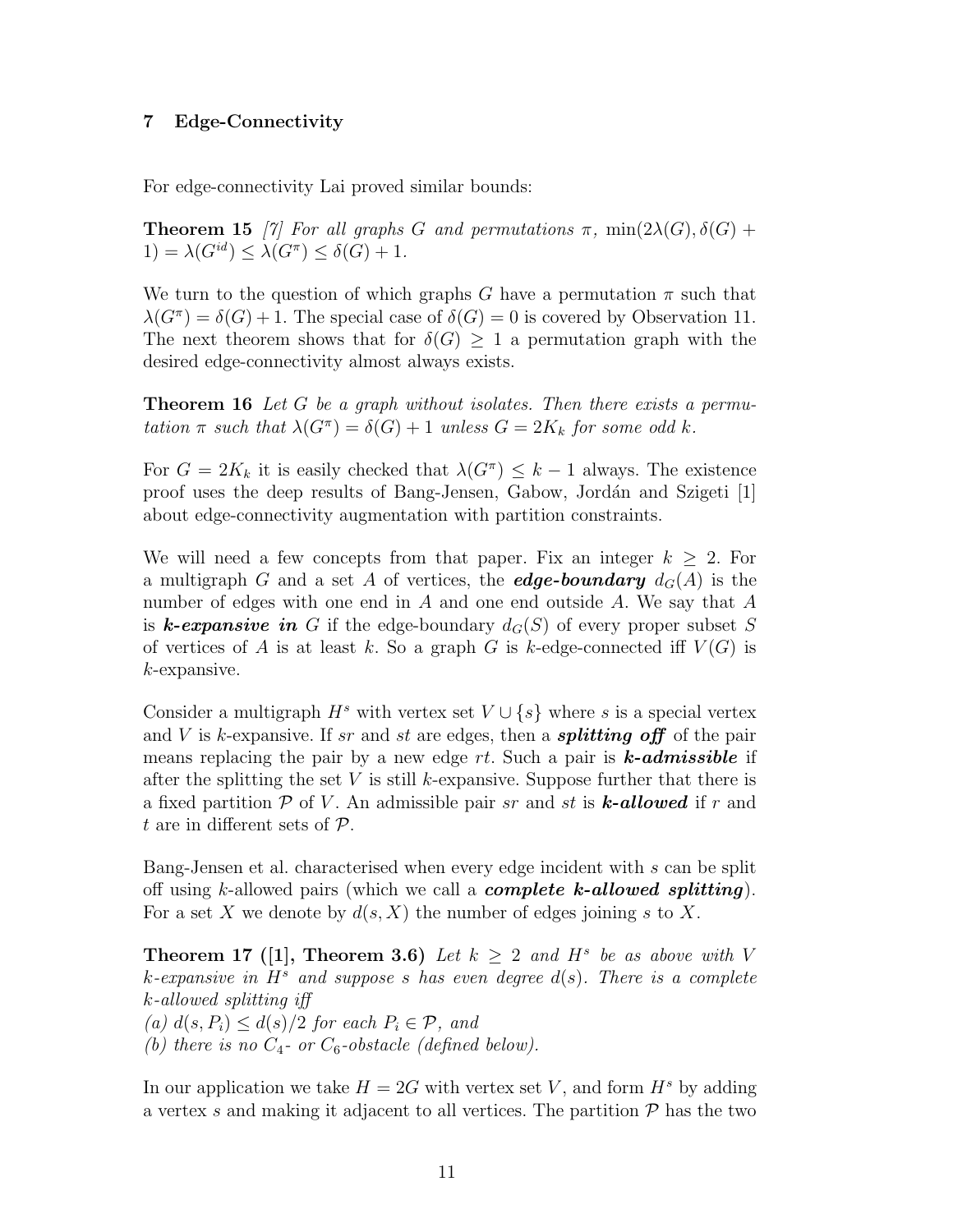copies of G as its sets. Let  $k = \delta(G) + 1$ . If a complete k-allowed splitting at vertex s is possible, then the result (ignoring  $s$ ) is  $k$ -edge-connected. Further this raises the degree of each vertex by 1, and hence the split edges form a matching between the two copies of  $G$ , so that the resulting graph on  $V$  is the required permutation graph  $G^{\pi}$ .

Consider any subset  $X$  of  $V$ . Since every vertex of  $X$  has degree at least  $k-1, d_H(X) \geq k - |X|$  and so  $d_{H^s}(X) \geq k$ . Thus V is k-expansive in  $H^s$ . Condition (a) trivially holds for our application. A  $C_6$ -obstacle by definition requires P to have at least 3 sets. So we have only to consider a  $C_4$ -obstacle. By definition this can exist only for k odd.

Bang-Jensen et al. define a  $C_4$ -obstacle as a partition  $\{A_1, A_2, B_1, B_2\}$  of V with the following properties:

(i)  $d_{H^s}(A_1) = d_{H^s}(A_2) = d_{H^s}(B_1) = d_{H^s}(B_2) = k;$ 

(ii) there is no edge between  $A_1$  and  $A_2$  nor between  $B_1$  and  $B_2$ ;

(iii) for some  $P_i \in \mathcal{P}, N(s) \cap (A_1 \cup A_2) = N(s) \cap P_i$  and  $d(s, P_i) = d(s)/2$ .

Assume there is not a complete  $k$ -allowed splitting for our graph. Then there is a  $C_4$ -obstacle. Since in  $H^s$  the set V is k-expansive, properties (i) and (ii) imply that each of  $A_1, A_2, B_1, B_2$  induces a connected subgraph (if two or more components, then each component has edge-boundary at least  $k$ ). However, a component C in H has in our application  $d_{H^s}(C) = |C|$ , and so the only possibility to satisfy property (i) (recalling that  $k = \delta(G) + 1$ ), is that each of  $A_1, A_2, B_1$  and  $B_2$  is a clique on k vertices. That is,  $G = 2K_k$ . This completes the proof of Theorem 16.

## 8 Open Questions

The three most obvious questions are:

- What is the complexity of finding the optimal augmentation for a given parameter?
- Is there a connectivity version for Theorem 16?
- Is there a diameter interpolation result?

#### References

[1] J. Bang-Jensen, H.N. Gabow, T. Jordán and Z. Szigeti, Edge-connectivity augmentation with partition constraints,  $SIAM$  J. Discrete Math. 12 (1999), 160–207.